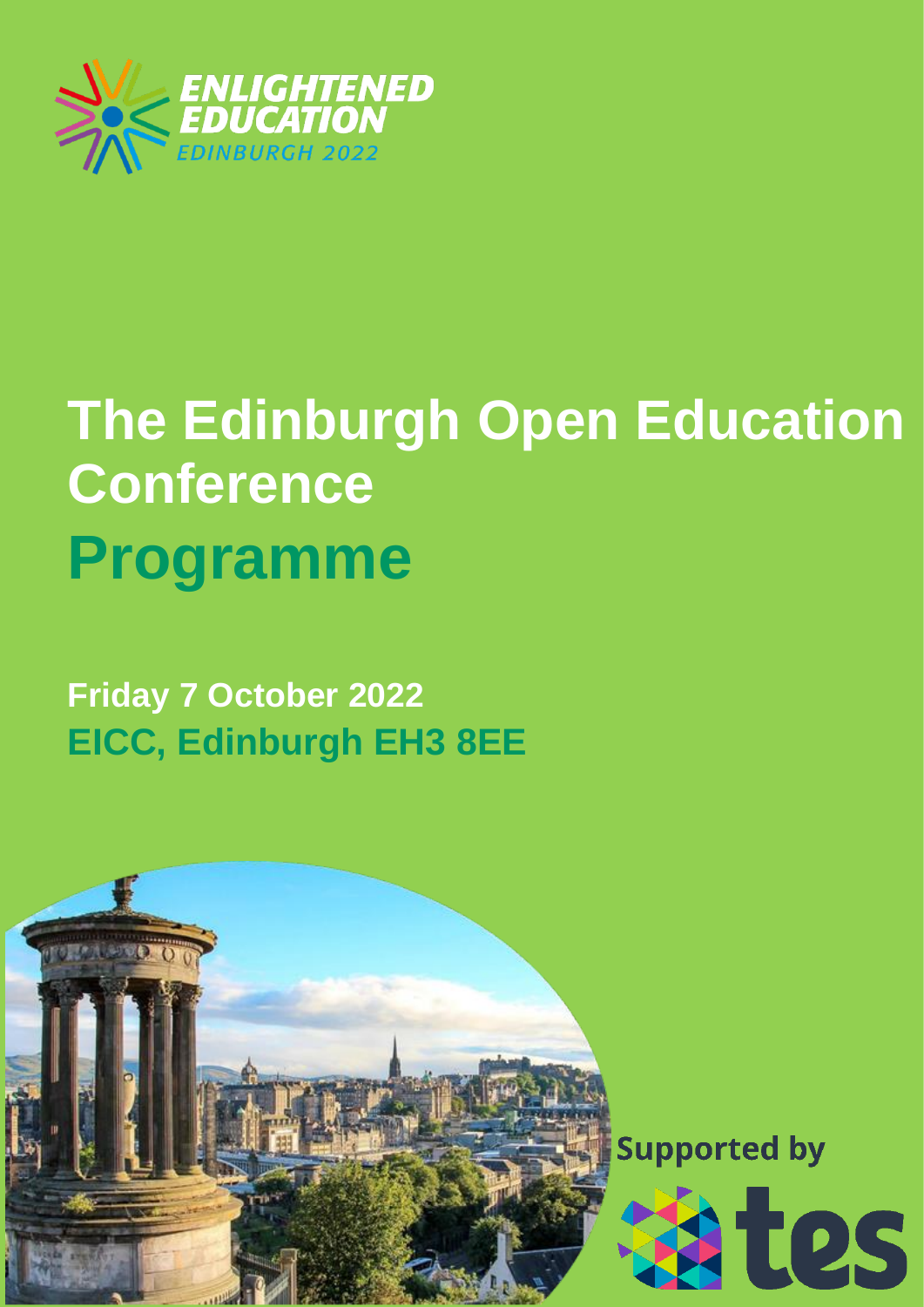## **Friday 7 October 2022:**

## **The Edinburgh Open Education Conference**

We are delighted to welcome colleagues from state sector schools and other education leaders to **The Edinburgh Open Education Conference**

| 0830 | <b>Refreshments, exhibition, networking and Fringe Events</b>                                                                                                                                                    |
|------|------------------------------------------------------------------------------------------------------------------------------------------------------------------------------------------------------------------|
| 0900 | Registration for those attending The Edinburgh Open Education<br><b>Conference only</b>                                                                                                                          |
| 0945 | Welcome to the Edinburgh Open Education Conference<br>Charlotte Johnston (IAPS), Melvyn Roffe (HMC) and Amanda Hatton,<br>Executive Director of Education and Children's Services, City of<br>Edinburgh Council. |
| 1000 | <b>Professor Sir Geoff Palmer OBE,</b><br><b>Chancellor of Heriot-Watt University, Edinburgh</b><br>Chair: David Dempster, Headteacher of Boroughmuir High School,<br>Edinburgh                                  |
| 1045 | <b>Refreshments, networking, exhibition and Fringe Events</b>                                                                                                                                                    |
| 1145 | Dharshini David, the BBC's Global Trade Correspondent                                                                                                                                                            |
| 1230 | Lunch, networking, exhibition and Lunchtime concert by the<br>pupils of St Mary's Music School, Edinburgh.                                                                                                       |
| 1330 |                                                                                                                                                                                                                  |
|      | Sarah Brown, Founder and Chair of Theirworld and Executive Chair<br>of the Global Business Coalition for Education<br>Chair, Norma Prentice, Headteacher of Castlebrae High School,<br>Edinburgh                 |

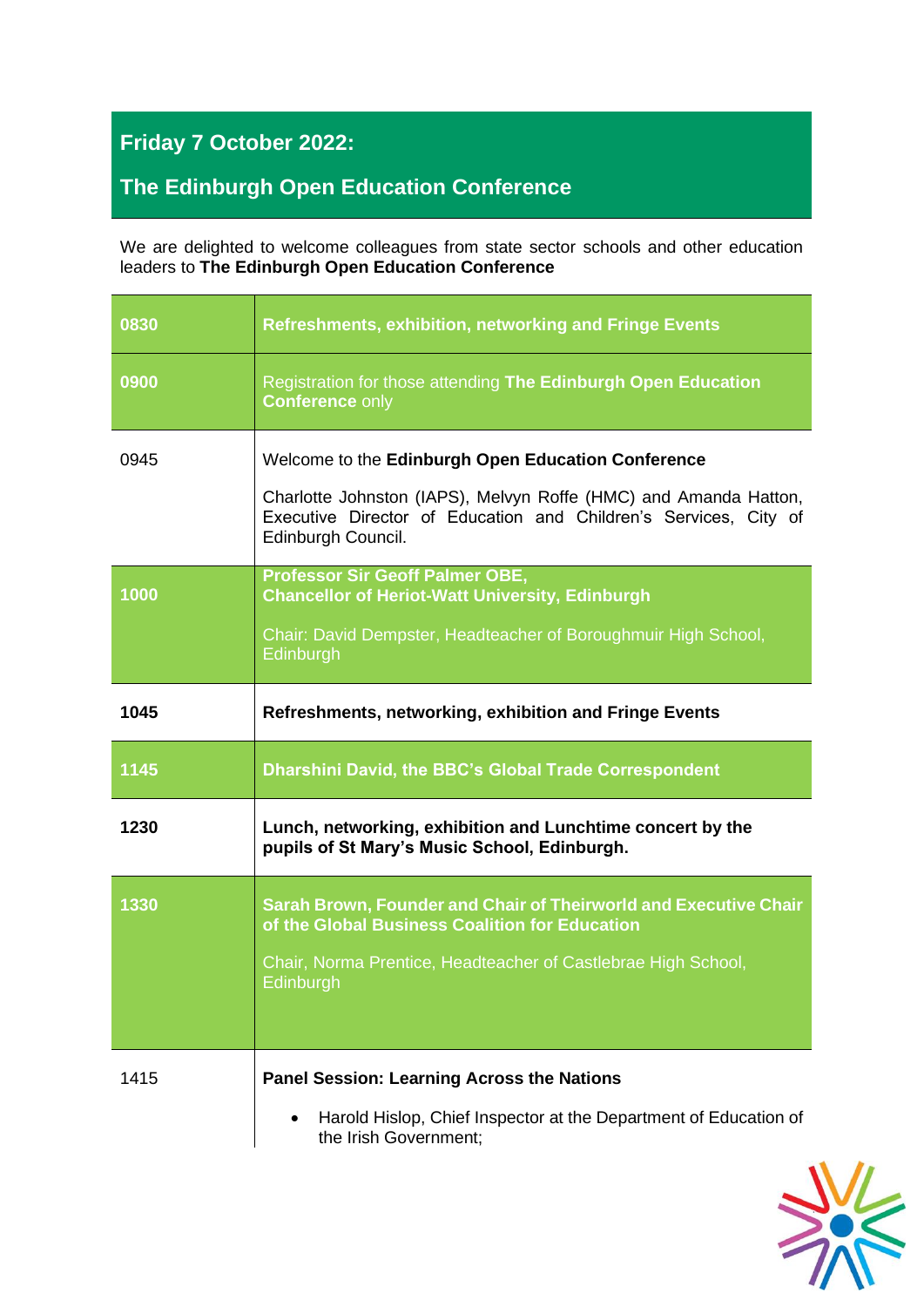|      | Professor Ken Muir CBE, independent advisor to the Scottish<br>$\bullet$<br>Government on education reform;<br>Kirsty Williams CBE, formerly Cabinet Secretary for Education in<br>$\bullet$<br>the Welsh Government;<br>Sammy Wright, Assistant Principal at Southmoor Academy,<br>Sunderland, author, and former Commissioner for Schools and<br>Higher Education on the UK Government's Social Mobility<br>Commission.<br>Chair:<br>Henry Hepburn, Editor, Tes Scotland<br>Leading figures from education in England, Ireland, Scotland and Wales<br>will explore what we have to learn from approaches and experiences<br>around the British Isles. |
|------|---------------------------------------------------------------------------------------------------------------------------------------------------------------------------------------------------------------------------------------------------------------------------------------------------------------------------------------------------------------------------------------------------------------------------------------------------------------------------------------------------------------------------------------------------------------------------------------------------------------------------------------------------------|
| 1500 | <b>Enlightened Education: The Time is Now</b>                                                                                                                                                                                                                                                                                                                                                                                                                                                                                                                                                                                                           |
|      | Dr Avis Glaze, Member of the First Minister's International Council of<br><b>Education Advisers and former Education Commissioner for Ontario</b>                                                                                                                                                                                                                                                                                                                                                                                                                                                                                                       |
|      | Chair: Amanda Hatton, Executive Director of Education and Children's<br>services, City of Edinburgh Council                                                                                                                                                                                                                                                                                                                                                                                                                                                                                                                                             |
| 1545 | <b>Concluding remarks</b>                                                                                                                                                                                                                                                                                                                                                                                                                                                                                                                                                                                                                               |
| 1600 | <b>Conference closes</b>                                                                                                                                                                                                                                                                                                                                                                                                                                                                                                                                                                                                                                |